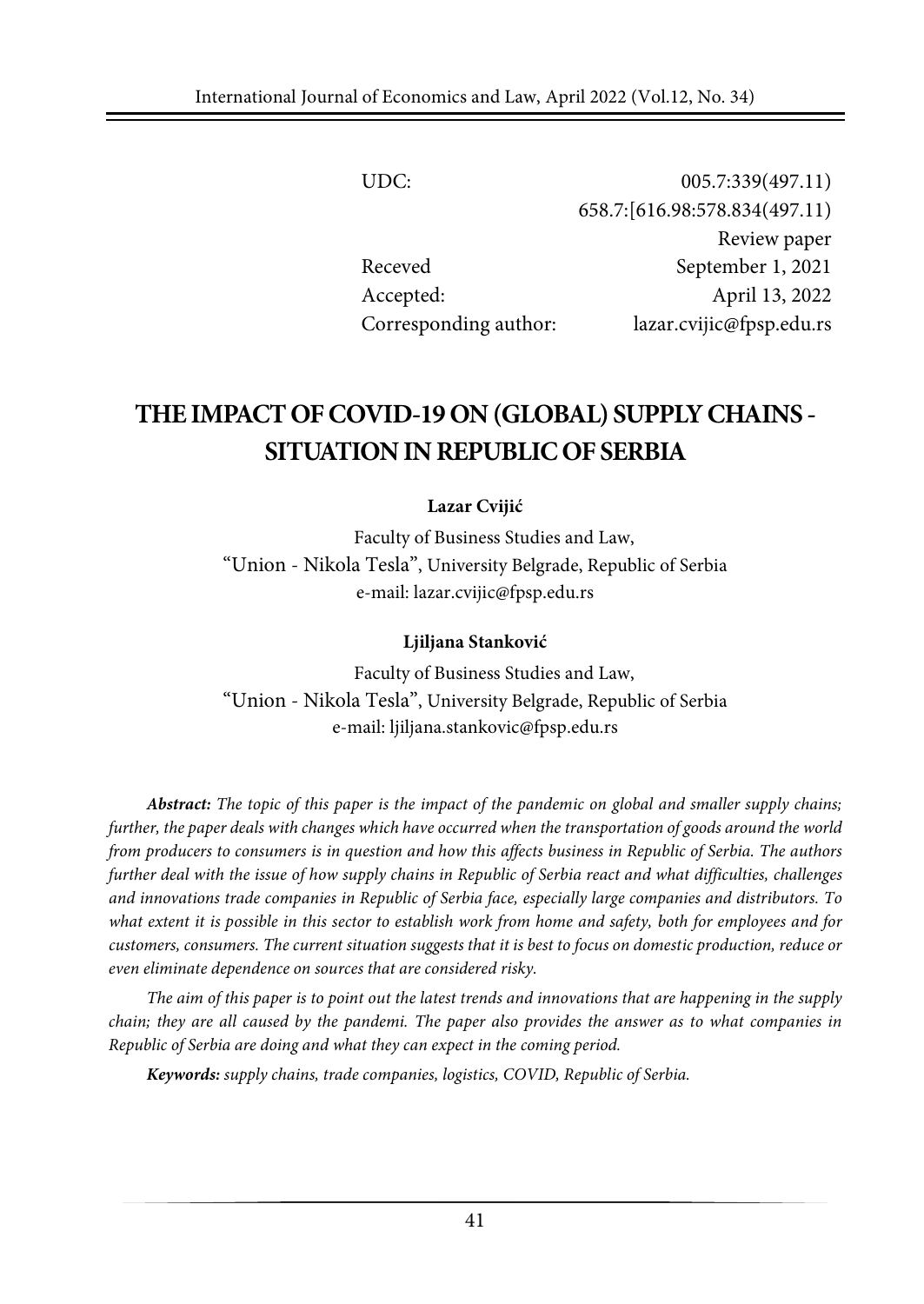#### **INTRODUCTION**

Since the COVID-19 epidemic, which is still present, has become a pandemic, analyzes and predictions have begun about the consequences it will leave behind. First, we have the analyzes of the possible projections of social arrangements around the world. Soon folllowed the forecasts concerning the economy and what kind of economic recovery curve awaits us. There are V, W or U and similar forecasts that try to predict when the economic recovery will begin and what it will look like. As far as Republic of Serbia is concerned, the authorities are mostly providing positive information, ie opinions that our economy is not endangered by the situation caused by the pandemic.

The first news in the world from the economy was related to e-commerce and the situation with goods from China, where it all began. China is also the largest producer and exporter of consumer goods, and thus the largest participant in supply chains and channels. marketing. Then, many countries realized how much they depend on goods from other countries, especially China, especially when it comes to masks and other medical goods whose urgency for use has increased to the extreme.

The governments of many countries have taken certain measures to help the economy in the crisis. China, as the largest exporter, is slowly emerging from the crisis, while other economically strong countries are trying to find the right models to mitigate the economic impacts of the pandemic. In our country as well, the Government helped the economy, it still helps today, and that also applies to companies that largely depend on efficient supply chains. We will see in the coming period whether that help has been sufficient.

The topic of this paper is the impact of the pandemic on global and smaller (local) supply chains. It also deals with the issue as to what changes have occurred when the transportation of goods around the world from producers to consumers is concerned and how it affects business in Republic of Serbia. Significant changes in supply chains, especially global ones, took place even before the pandemic and these changes often required large investments, which created a problem for our market. How do supply chains in Republic of Serbia react and what difficulties, challenges and innovations do trade companies in Republic of Serbia face, especially large companies and distributors?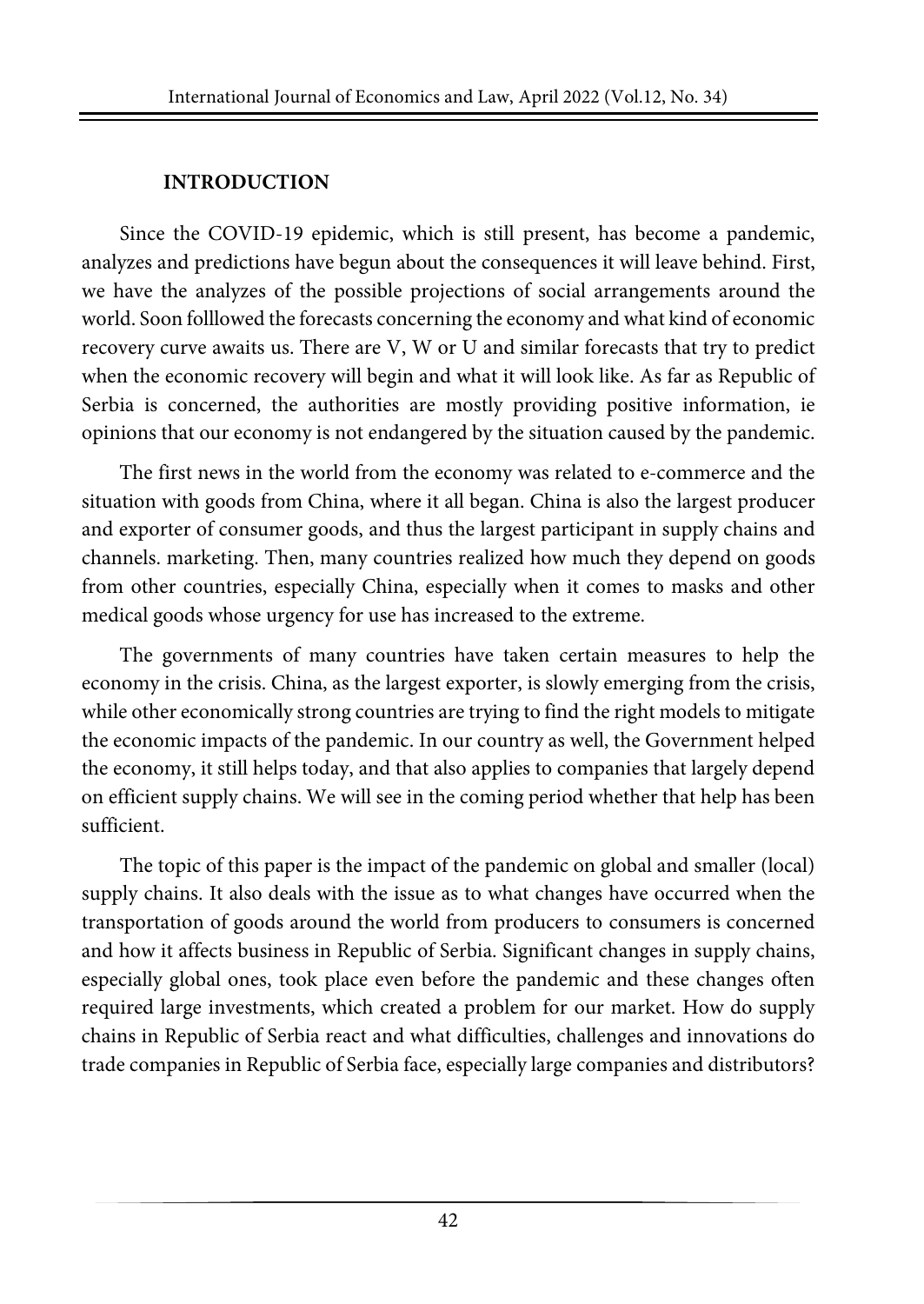## **1. GLOBAL SUPPLY CHAINS**

In the last few decades, the interconnectedness of production processes that stretch through many countries has been growing, with each country specializing in certain stages of production of goods. From this connection and the growing demand and supply of products, global supply chains have emerged.

When the Covid-19 pandemic calms down, the world will be very different. The supply shock that began in China in February and the demand shock that followed after the global economy closed, showed vulnerabilities in firms' production strategies and supply chains almost everywhere. Temporary trade restrictions and shortages of pharmaceuticals, critical medical supplies and other products highlighted their weaknesses. These developments, combined with the US-China trade war, triggered the rise of economic nationalism. As a result, producers around the world will be under greater political and competitive pressure to increase domestic production, increase employment in home countries, reduce or even eliminate dependence on sources considered risky, and reconsider the use of flexible production strategies that include minimizing inventory in their countries. It is obvious that the approach to supply chain management will have to change after the pandemic (hbr.org (2020)).

Insistence on supply chain flexibility was present even before the virus emerged. Many large companies have predicted the end of the existence of supply chains as we know so far. This opinion was influenced by the following tendencies and innovations in supply chains and logistics:

- robotization and automation (robotic warehouses, etc.);
- the steady increase in the role of e-commerce, which has risen sharply in the pandemic in many sectors;
- blockchain technology (data protection during the movement of goods through marketing channels);
- artificial intelligence (customer service);
- "last mile delivery" (problems of high costs of delivery of goods to end users at the very end of the marketing channel - eg from port to consumer address);
- digital transformation;
- analysis of large databases to support decision making.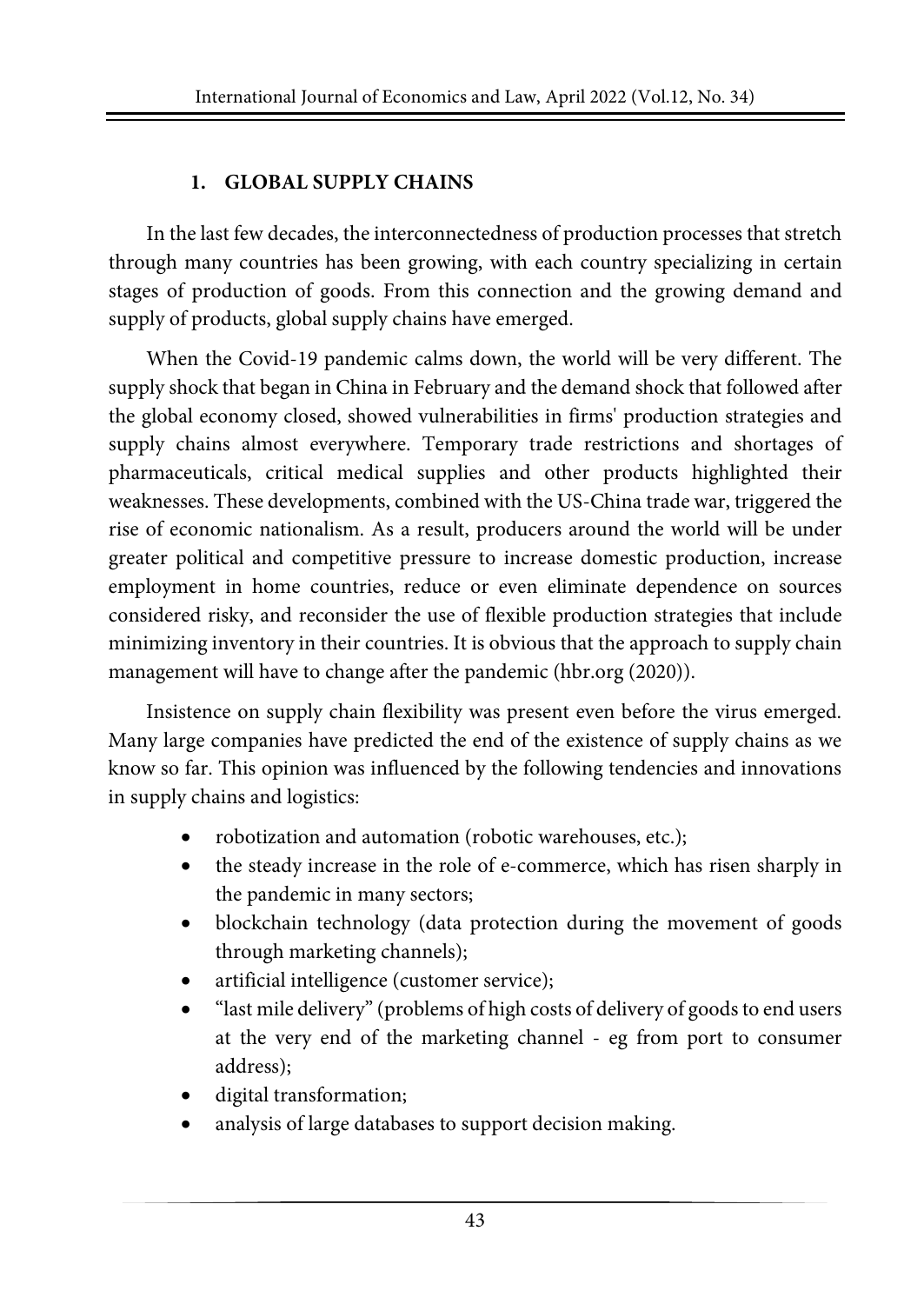# **2. THE SUPPLY CHAINS AND LOGISTICS IN REPUBLIC OF SERBIA BEFORE AND DURING THE PANDEMIC**

These above-mentioned innovations have been applied to a lesser extent in our companies, mainly as an attempt and desire to keep pace with modern trends in supply chains. The appearance of the pandemic also influenced other domestic companies to resort to alternative solutions and adapt to the new situation. In this way, these innovations become major sustainability factors.

Traditional approaches to procurement and inventory management, which include tracking sales history, seasonal changes and demand, while maintaining a certain level of inventory and secure inventory, have proven to be insufficient even before the supply of goods was interrupted. There is increasing talk of a transformation from demand planning to demand design and "What if…?" scenario definition, in order to create alternative strategies if some market disruptions occur. Software development companies for inventory forecasting and optimization have recognized this trend and started offering solutions that have these capabilities with excellent application of AI (artificial intelligence) in inventory management and demand design modalities.

In a crisis situation like this, it makes more sense for several smaller decentralized distributions to be more adaptable and flexible in finding alternative solutions, compared to having large systems whose supply chain strategy is based on economies of scale and efficiency. They are unable to implement changes in the mode of operation, due to major supply disruptions. As far as the workforce is concerned, large systems have the advantage because they can afford and resort to raising the level of automation in warehousing processes, in order to reduce dependence on the workforce that is in short supply.

Automation and robotization of warehousing processes are becoming a priority and something that has become a necessity that should provide a more sustainable model for supply chains. This novelty has not been significantly applied in our country due to high costs.

Large and less frequent purchases in hypermarkets have become relevant again, because consumers are resorting to them in a crisis. Hypermarkets are better supplied in the challenges of product availability, because it is easier to logistically supply them with large deliveries, and they can have a larger choice, which enables a reduced number of purchases and exposure to the risk of a pandemic. The need to finish everything in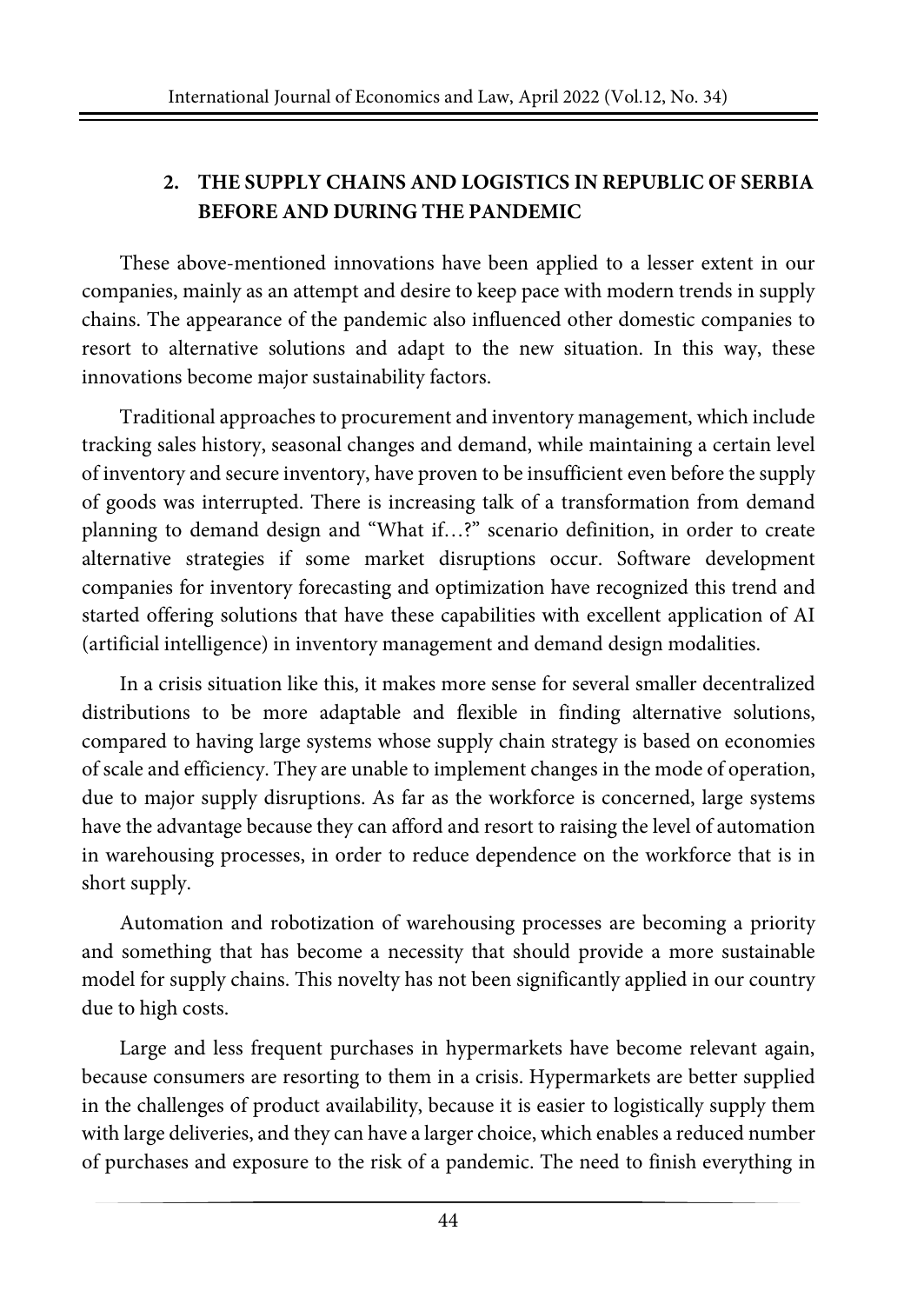one place, allows traditional stores to expand their range even with pharmaceutical products (in the part of the range where they are not limited by law), for the needs of personal pharmacy, which together with food and hygiene meet the basic needs of a household. Changing consumer behavior opens up new opportunities and new distribution channels, the comprehensive channel (omnichannel) becomes even more pronounced, so larger stores become small distribution centers for e-commerce platforms, or click-and-collect, where the consumer can order goods online so that he can pick it up himself or have someone else pick it up for him. This is often done in combination with local shops, restaurants, pharmacies and other shops.

Although e-commerce has been expanding in recent years, e-commerce platforms may have had slower growth in the past than expected, specifically in Republic of Serbia. The main reason, from a logistical point of view, was the high distribution cost, but the platform had to exist. Every major consumer goods chain, but also all the pharmacies, have their own respectable online platform for sales and distribution. "Last mile delivery", the part of the service to the customer's door, which is the most expensive and which created the most losses, makes an additional step forward with companies that have entered the market as providers and experts in that part of the service. Organizations that operate in the B2C segment, through bicycles, motorcycles, scooters and cars, with not so high distribution costs, provide a good service, as they perform the task within an hour or two.

It is important to mention the development of the marketplace and dropshiping distribution models that Amazon and Alibaba have resorted to for years. There are also potentials that Republic of Serbia and the entire market of the Western Balkans have. The path of online distribution development has been made much easier, due to a larger number of well-developed courier services with good national coverage and the ability to deliver goods within 24 hours, through their collection centers, although due to the increased number of orders during the pandemic it was a great challenge to meet all requirements.

An efficient supply chain can no longer function without digital transformation, stable ERP systems, WMS and TMS systems, forecasting tools. At this moment it is necessary to invest in data analytics and business intelligence tools that will provide transparency and visibility of the way ofworking, as well as in indications and guidelines whether it is done in the right way or not (instore.rs (2020)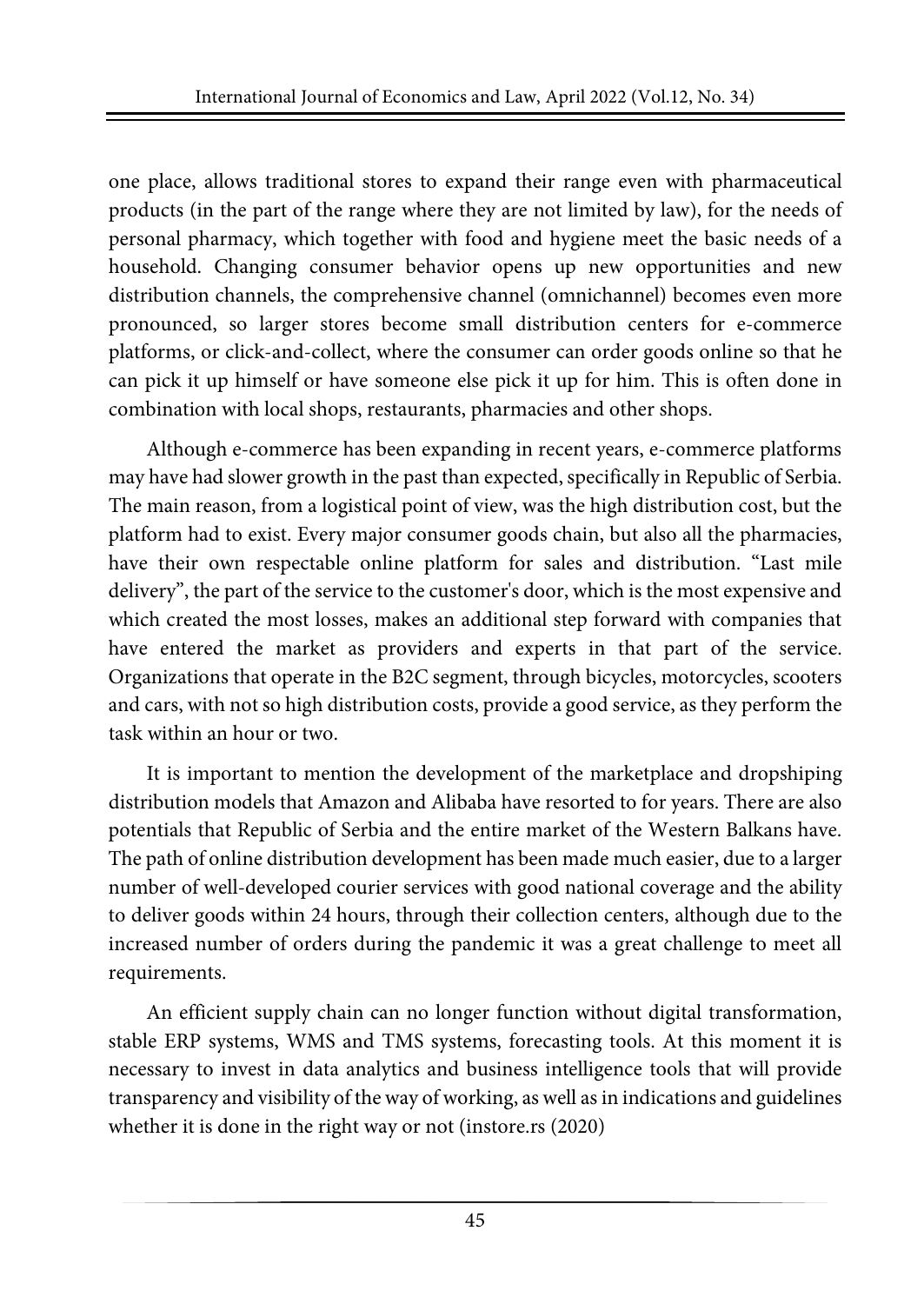# **2.1.Research (surveys) on the effects of the pandemic on business in Republic of Serbia**

Already at the beginning of the pandemic, in the period from 13 to 17 March 2020, a survey was conducted by the American Chamber of Commerce in Republic of Serbia (AmCham Republic of Serbia), which aimed to present in a structured way the current and expected economic impacts of the pandemic on business companies in the Republic of Republic of Serbia, as well as measures to be taken to minimize the negative effects on the health of citizens and the domestic economy. The research is based on examining the perception of AmCham member companies about the situation in the domestic economy after the outbreak of the COVID-19 epidemic and the accompanying measures adopted by the Government of the Republic of Republic of Serbia to prevent the spread of the infection. The research was conducted through a quantitative, anonymously completed, electronic questionnaire among AmCham member companies and qualitative telephone interviews with directors of selected companies, including directors of companies dealing with retail, wholesale, distribution and logistics. When asked about the impact of COVID-19 on the business of companies, more than half of the respondents (55%) said that they already have difficulties in doing business, while 42% expect that they will happen in the coming period. Only 3% do not expect significant effects, and no respondent believes that the effects of COVID-19 will be positive for business. The biggest challenge they faced at that time was the organization of work and management of people (73%), after the majority accepted the recommendations to enable work for employees outside the company's premises. The decrease in travel opportunities affects about 67% of respondents, which is especially visible in the tourism and hospitality sector, but also in sectors that depend on frequent business trips abroad, including distribution and logistics. The branch of field sales was particularly affected by the restriction of movement in the interior of the country. The same percentage of companies (67%) encounters or expect a slowdown in sales and a reduction in cash flow. The main reason for this is the decline in demand for products and services, the reasons for which may vary depending on the industry. Other industries, including distribution and logistics, will slow sales due to reduced needs and changing customer priorities in the changed environment. Among other challenges, there are interruptions or delays in the supply chain (54%), logistical challenges in international transport (43%), as well as optimization of the number of workers in relation to demand (30%).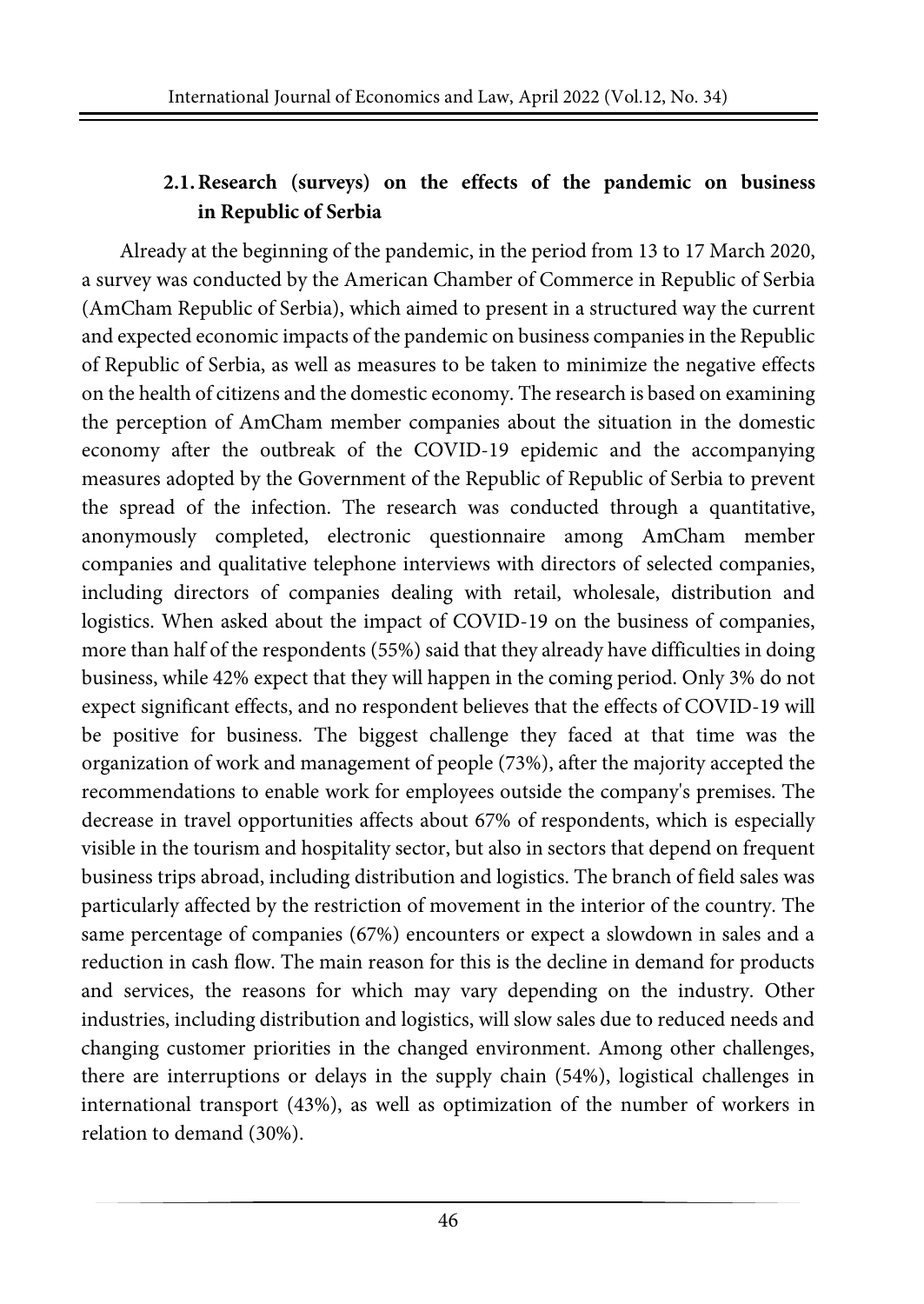Regarding the measures to be taken, according to the respondents at the time, the results of the research clearly highlight several sectors that are particularly affected by the COVID-19 epidemic - tourism and hospitality, distribution and logistics, as well as special branches of industrial production (e.g. car industry). 73% of respondents from these sectors claim that the negative effects of COVID-19 on their business are already clearly visible, and about half of them expect a drop in sales of 50% or more in the coming period. When it comes to the transportation and logistics sector, it is necessary to enable the so-called green lanes for uninterrupted international transport of goods, re-establish the suspended issuance or renewal of licenses for international transport of goods, as well as extend the validity of all certificates and qualification cards for professional drivers (amcham.rs, 2020, pp.2-5).

Another study, Business in Republic of Serbia from the point of view of CFOs, conducted by TPA Republic of Serbia<sup>[1](#page-6-0),</sup>, confirms the trend of localization when it comes to the supply chain. The conclusion is that the logistics sector is under attack due to border barriers and that companies whose operations require international transport are reconsidering the possibility of optimizing the supply chain. When asked if they are considering redefining the current supply chain, 87.3% are not considering redefining the current supply chain, 10.9% are still planning a new way of organizing the supply chain, while 1.8% have decided to redirect supply from global to local and regional suppliers. These data suggest that deglobalization (or localization) may be a chance for local and regional development (tpa-group.rs, 2020, p. 6).

## **3. THE EXPERIENCE OF CERTAIN COMPANIES**

Companies in Republic of Serbia, which are part of global systems, in the transition from a regular to a crisis business model had an important advantage - information in advance, because most of Europe began to face the corona virus a few weeks before our country. Rapid response in such conditions has proven to be especially necessary in the field of retail. At certain moments, stores in Republic of Serbia were faced with 20 times

<span id="page-6-0"></span><sup>1</sup> TPA Republic of Serbia is one of the leading companies in the field of accounting, tax consulting and auditing in Republic of Serbia, which is a member of the TPA Group. TPA Group has over 1,700 employees working in 30 offices in Albania, Austria, Bulgaria, Croatia, the Czech Republic, Hungary, Germany, Montenegro, Poland, Romania, Republic of Serbia, Slovakia and Slovenia.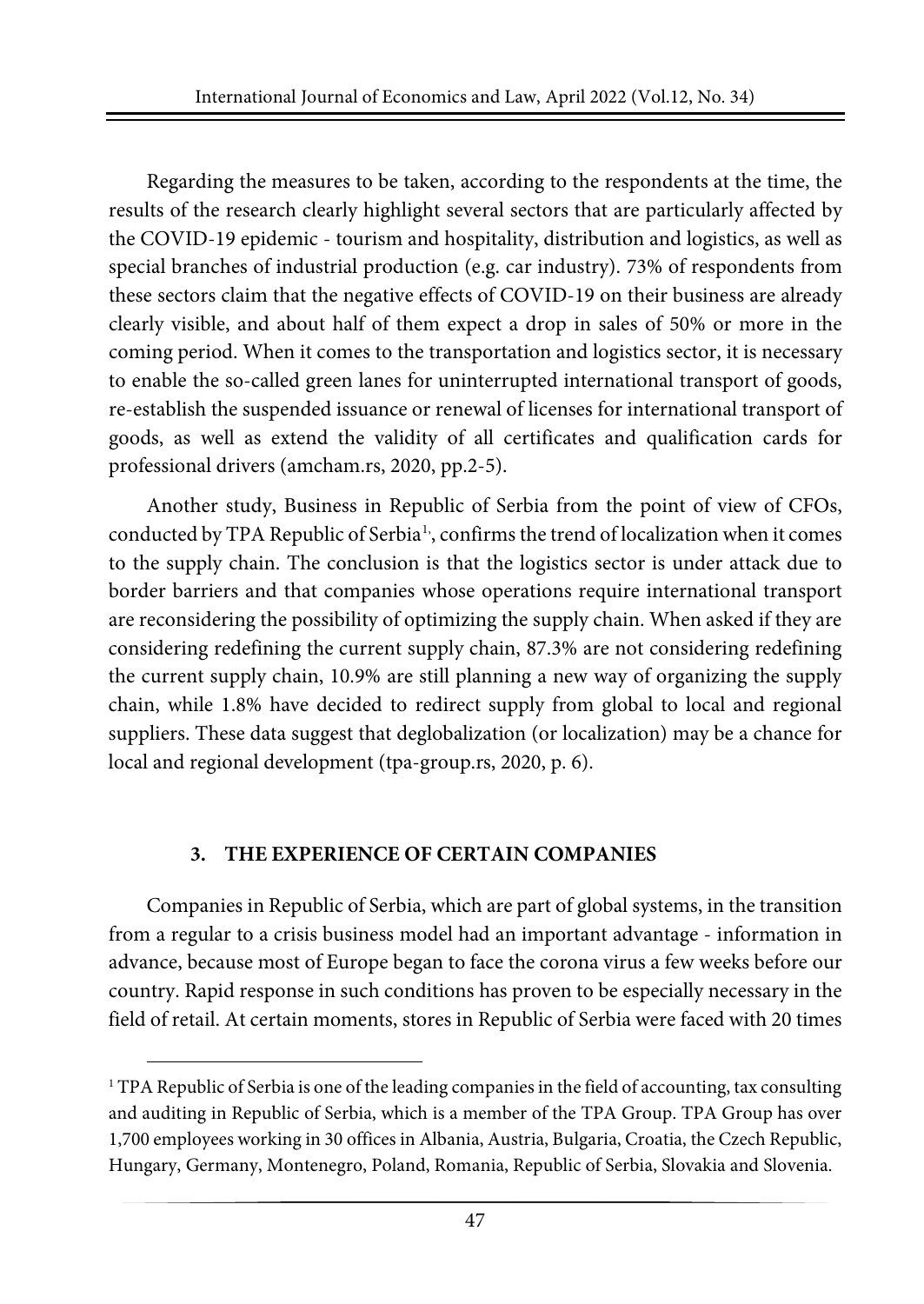higher demand for certain items. The change in working hours and restrictions on movementrequired that distribution and logistics be organized in a completely different way than before.

Courier services in Republic of Serbia increased their business up to ten times during the epidemic, according to the Association for Electronic Communications and the Information Society of the Republic of Serbian Chamber of Commerce. The third wave in the development of courier services, state these associations, was the moment when they started concluding permanent contracts with retail chains, but also with other stores, even the smallest stores.

"From the smallest pharmacies to entrepreneurs who have small production everyone has started to inquire how they can send their own product, without it costing them a lot," says the secretary of the Association (bbc.com, 2020).

# **Delhaize Republic of Serbia**

"Trade has shown that it is ready to withstand drastically increased demand; the supply of food in our market must not be stalled," said the vice president of operations and supply chain and a member of the executive board of Delhaize Republic of Serbia.

According to him, this company managed to redefine the complete supply chain and, together with suppliers, find modalities of work in order to further improve the flow to the stores and manage to supply them as soon as possible. They also had a small advantage, because they are part of a large group and they knew weeks in advance what was coming. They were ready to provide the Distribution Center and store capacities with stocks and to have enough goods in continuity.

He adds that in March the demand was definitely extremely strong, but that at this moment it is still impossible to talk about the exact percentages. The situation has been changing from day to day.

Asked whether distributors of foreign brands, as well as domestic manufacturers from large systems to small suppliers - managed to withstand the dynamics of the precrisis period, the increased situation on the shelves and all the costs that accompany it, he said that "they have succeeded so far".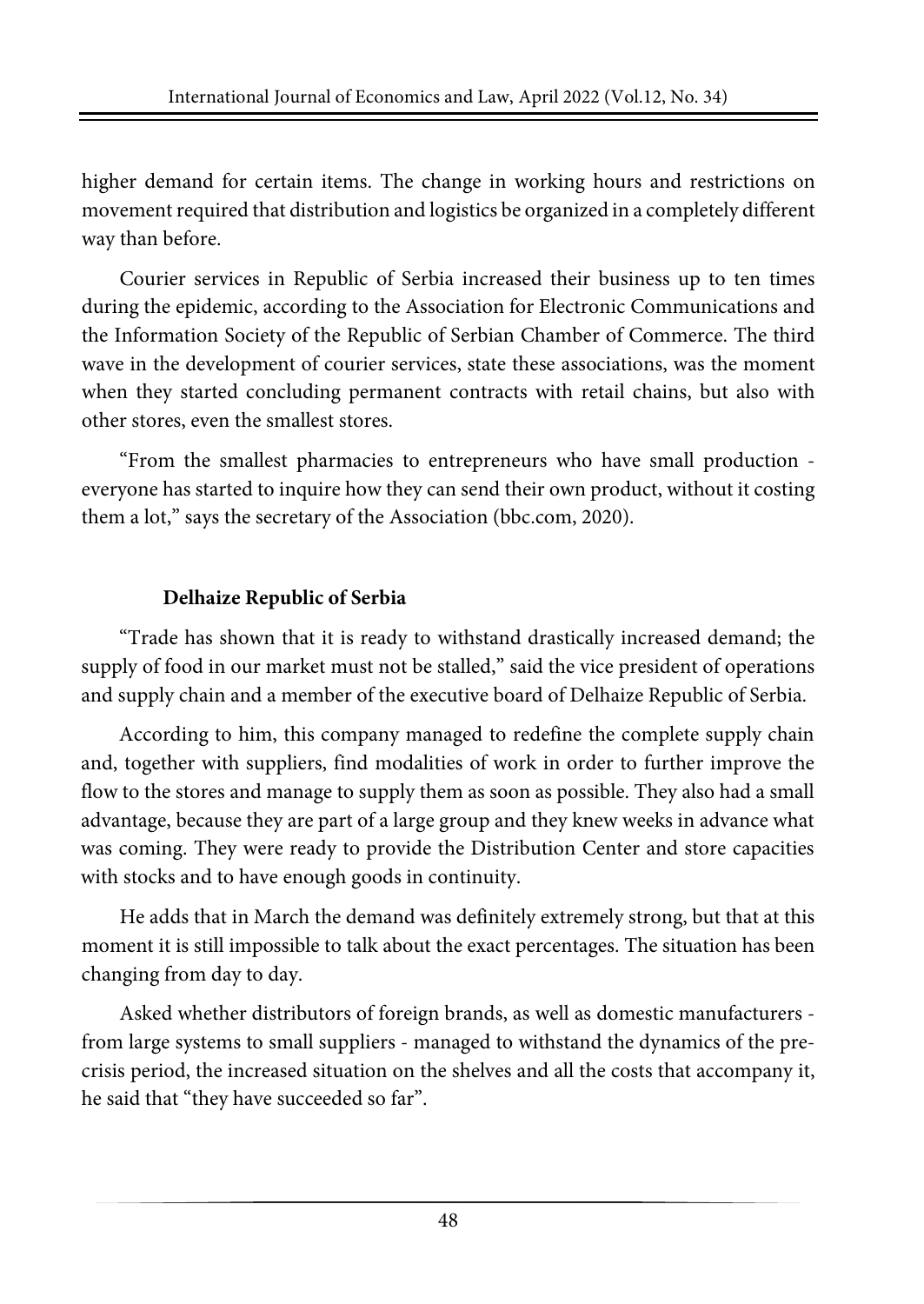"Itshowsthe resilience of the whole system. Most manufacturers and suppliers have proven to be reliable. We had problems with only a small part of the procurement from abroad, but at this moment it has been solved," said the vice president of operations and supply chain and a member of the executive board of Delhaize Republic of Serbia (plutonlogistics.com, 2020).

# **Carlsberg Republic of Serbia**

What all market participants felt was the limited capacity created due to the previous focus on balancing cost and quality. Therer is also the problem of delivery of goods and the unpredictability of consumer behavior parameters, says customer supply chain director of Carlsberg Republic of Serbia.

"What all the companies have started to do is optimize the portfolio, ie to show the reaction in accordance with consumer behavior."

She adds that, specifically, consumers in this industry focused on other packaging, so the production was planned in the same way. Covid-19 also influenced all these events to happen significantly faster than before.

"Decision-making has accelerated drastically. We were in constant touch with the suppliers, and we switched from the monthly to the weekly level of meetings, so that we could react urgently. In such conditions, it is very important what kind of relationship you have with suppliers and transporters - this is an item that is always important, but now especially. Also, in addition to prioritization and optimization of inventories, it is very important to simplify the whole process - to focus on the essence and not to look at business "too broadly".

She also believes that delivery to individuals, which is not so developed in our region at the moment, will be one of the directions in the future and that the supply chain industry will have to be more flexible. It will stop being driven by the costs (plutonlogistics.com, 2020).

# **Nelt group**

The executive director of the Republic of Serbian market of the Nelt Group stated that this company managed to contract distribution with two other large and important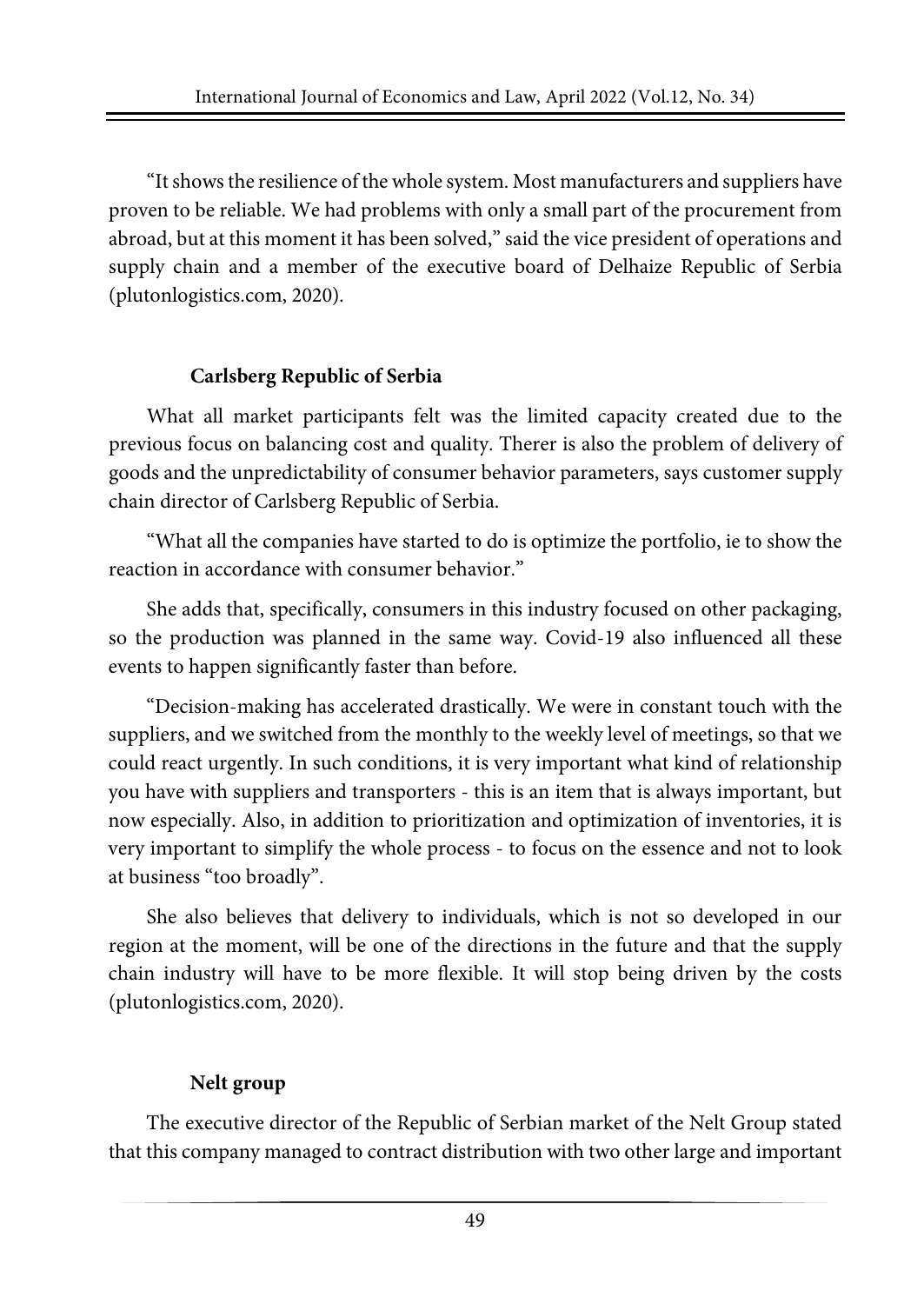companies this year. A regional distribution for the markets of Republic of Serbia, BiH and Montenegro has been agreed with the company Kraš, while a distribution for the Republic of Serbian market has been agreed with the company Nestle in Republic of Serbia.

He added that digitalization was their commitment even before the corona virus, but that it is now certainly the right decision. This is why the way that traders look for goods has completely changed. Now it is done through the mobile application "Nelt Market". In cooperation with the principal Philip Morris International (PMI), a global pioneering project in the field of digital trade in tobacco products to retail was launched. Out of 15,000 facilities, which are covered by the company's products, on average on a monthly basis, about 10,500 to 11,000 of them use the digital way of ordering goods.

The employees visit the facilities and help the owners with this way of ordering goods, and there is also a Call Center which can be contacted by the owners of shopping facilities, and the operators order the goods they need, instead of traders doing that. This way is recognized by customers as an improvement in work, because they can choose the time when they order the goods and when it is delivered to them (instore.rs 2, 2020).

# **CONCLUSION**

The fact is that the pandemic has changed the way of life of the entire planet. It has brought challenges and uncertainty, both to people's daily lives and to business. Businesses had to adapt and be flexible, reduce the number of employees or even shut down. This was particularly significant for the supply chain industry, both for global and local supply chains. Closed borders, difficult flow of goods (including all types of traffic), pressure on courier services and other aggravating circumstances have acccompanied the business of this sector since the beginning of the pandemic. In some sectors, the share of e-commerce has increased several times because consumers have increasingly turned to this type of procurement, even when it comes to food products. This has put additional pressure on companies when it comes to meeting distribution and delivery deadlines.

Business optimization, which implies switching to local suppliers, to several smaller decentralized distributions is to be expected. Responding to changes in consumer priorities, digitalization and the increased role of e-commerce and courier services is